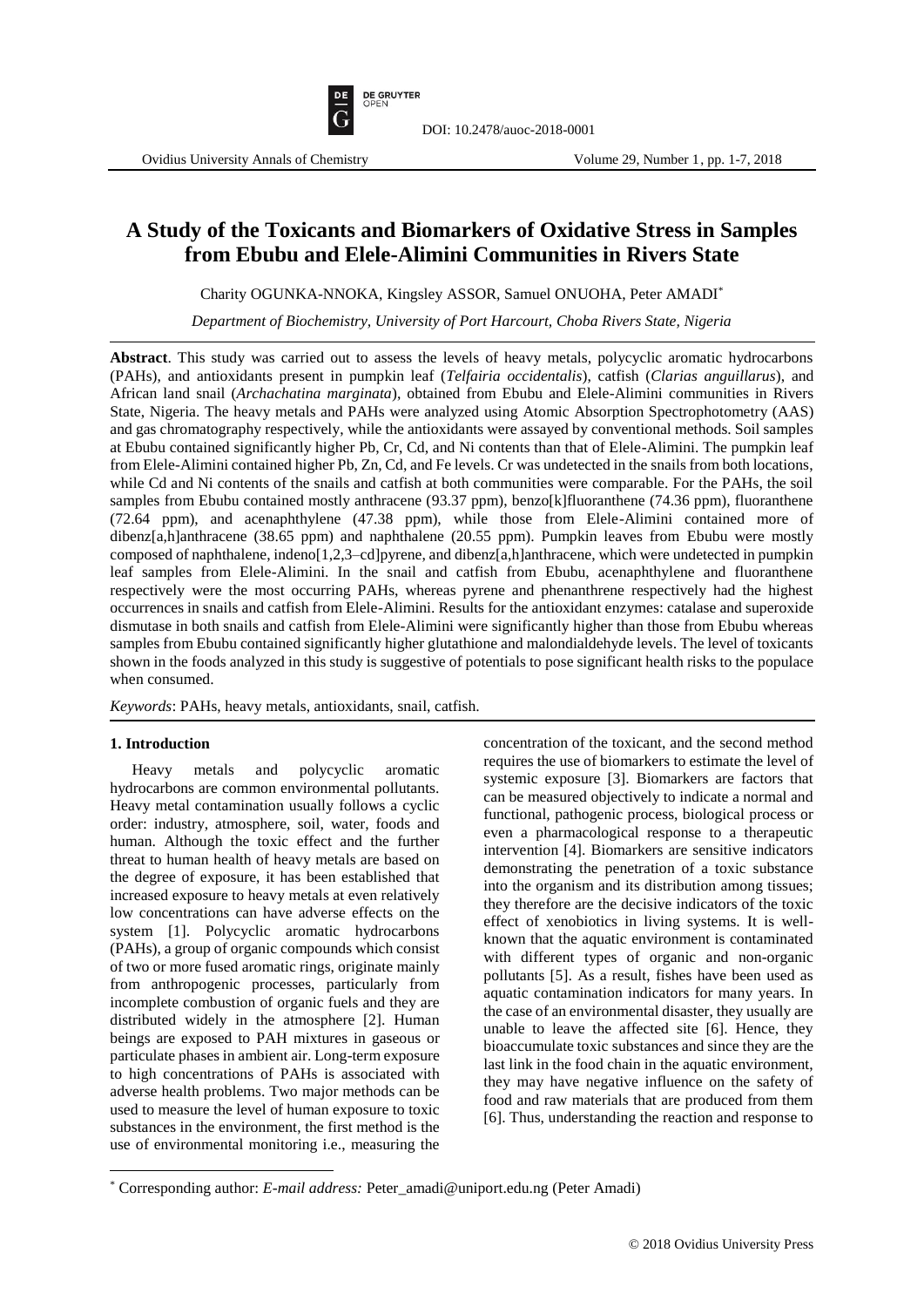the exposure to toxic substances by fishes may be very important indicators of health risks [7].

The issue of environmental pollution is very peculiar to the Niger-Delta region. This however, is not unrelated to the activities of oil exploration and, or, exploitation by some of the multinational oil companies resident in the region. Ebubu, a small community in Eleme Local Government Area, and Elele-Alimini Community in Emohua L.G.A, both in Rivers State are some of the numerous communities that have had to deal with the aftermath of environmental pollution due to oil spillages. This has led to a drop in agricultural activities including fishing and crop production. There are also cases of increased health challenges among the populace which could be related to heavy metals as well as polycyclic aromatic hydrocarbons pollution. It was therefore of interest to conduct a study to evaluate the levels of some of these heavy metals, PAHs in soil, plant, fish and snail and also to determine the level of biological changes in the fish and snail samples using some selected biomarkers of oxidative damage.

## **2. Materials and methods**

### *2.1. Materials*

The high purity reagents of analytical grades were obtained from BDH chemical Ltd., UK.

# *2.2. Sampling*

Samples for this work were collected in June 2017 from Ebubu Community in Eleme L.G.A and Elele-Alimini Community in Emohua L.G.A, both in Rivers State. The results obtained are further compared with FAO/WHO reference standards for these compounds.

Three layers of the soil samples measuring 10 cm apart were bagged in perforated bags while live fish samples were collected from the rivers within the areas under study through the help of a fisherman.

The samples were kept in a 20 L container with water in order to keep the fishes alive. The snail specimens were collected from bushes within the area under study and were kept in perforated bags while the vegetables were also collected from gardens within the area under study and they were all transported to the laboratory for analysis.

#### *2.3. Heavy metal analysis*

The heavy metals (lead (Pb), chromium (Cr), zinc (Zn), cadmium (Cd), nickel (Ni), and iron (Fe)) in the soil samples were determined using an atomic absorption spectrophotometer following the method of Agomuo and Amadi [8]. One (1) gram of soil sample was weighed out and transferred into an empty 250 ml beaker. To this soil sample, a mixture of 15 ml of  $HNO<sub>3</sub>$ ,  $H<sub>2</sub>SO<sub>4</sub>$ , and  $HClO<sub>4</sub>$  in a ratio of 5:1:1 was added. The mixture was gently stirred and placed on a heating mantle up to a temperature of 80°C till a clear solution was obtained. The mixture was cooled and made up to 30 ml with  $2\%$  HNO<sub>3</sub> and filtered. The concentrations of the heavy metals were obtained using an atomic absorption spectrophotometer (Shimadzu AA-670, Japan) after the preparation of a reference solution.

# *2.4. Assay for polycyclic aromatic hydrocarbons*

Samples (2 g) were weighed into a clean extraction centenary. Exactly 10 ml of extraction solvent (pentane) was added into the samples and mixed thoroughly and allowed to settle. The mixtures were carefully filtered into clean solvent rimed extraction bottle using filter paper fitted into Buchner funnel. The extracts were concentrated to 2 ml and then transferred for clean up/separation.

# 2.4.1. Clean up / separation

Moderately packed glass wool (1 cm) was placed at the bottom of 10 mm ID x 250 mm loup chromatographic column.

Slurry of 2 g activated silica in 10 ml methylene chloride was prepared and placed into the chromatographic column. To the top of the column was added 0.5 cm of sodium sulfate. The column was rinsed with additional 10 ml of methylene chloride.

The column was pre-eluted with 20 ml of pentane, this was allowed to flow through the column at a rate of about 2 minute until the liquid in the column was just above the sulfate layer. Immediately 1 ml of the extracted sample was transfer into the column. The extraction bottle was rimed with 1 ml of pentane and added to the column as well.

The stop–clock of the column was opened and the effluent was collected with a 10 ml graduated cylinder.

Just prior to exposure of the sodium sulfate layer to air, pentane was added to the column in 1-2 ml increments, and subsequently, the eluent (8-10 ml) was collected and labeled as aliphatic.

# 2.4.2. Gas chromatographic analysis

The concentrated aliphatic fraction was transferred into labeled vials with Teflon and rubber septum into the column. Separation occurs as the vapor constituent partition between the gas and liquid phases. The sample was automatically detected as it emerged from the column (at a constant flow rate) by the FID detector whose response is dependent upon the composition of the vapor.

### 2.4.3. Quality Assurance/control

A procedural blank analysis was performed with every 3 samples to monitor interferences and crosscontamination. Each analysis was performed in triplicate and the experimental detection limit was 0.01 mg/kg dry matter for individual compounds.

# *2.5. Assay for biomarkers of oxidative stress*

### 2.5.1. Sample preparation

After samples were collected, fish tissue samples (liver) and snail tissue samples (foot) were weighed and immediately kept in the refrigerator. Sample homogenates were made of individual respective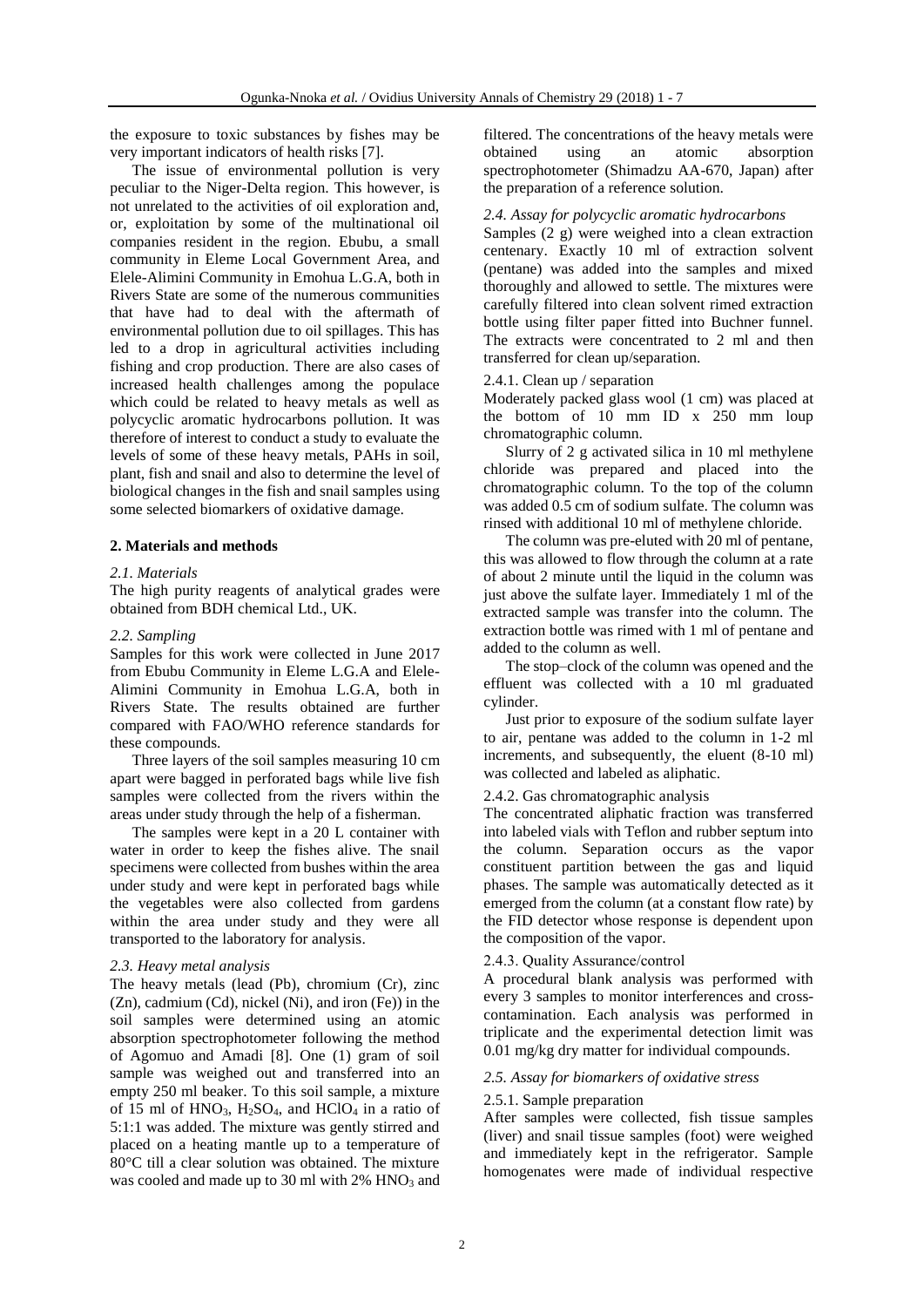tissues with chilled phosphate buffer (0.1 M, pH 7.4), and centrifuged in a centrifuge at 9,000 x *g* for 20 min at 4 <sup>o</sup>C. The supernatant obtained was used for further analysis

2.5.2. Catalase activity assay

Catalase activity was determined according to Clairborne [9] with slight modifications.

Briefly, 0.2 ml of sample (equivalent to 50-100 μg protein) was added to 50 mM of phosphate buffer (pH 7.4) containing 100 mM (v/v) of  $H_2O_2$  (Sigma, St Louis, USA) in a total of 1 ml. The reaction mixture was incubated for 2 min at  $37^{\circ}$ C and the rate of absorbance change (∆A/min) at 240 nm was recorded, which indicated the decomposition of  $H_2O_2$ . Activities were calculated using the molar extinction coefficient of  $H_2O_2$  at 240 nm, 43.59 l/mol/cm. One unit of catalase activity equals the amount of protein that converts 1 µmol  $H_2O_2/m$ in. All samples were measured in triplicates.

Catalase activity was further calculated using the formula below:

#### Δ in Abs/min

# 43.59 l/mol/cm

2.5.3. Superoxide dismutase (SOD) activity assay The activity of superoxide dismutase was determined by the method of Misra and Fridovich [10].

Briefly, an aliquot of supernatant from 12,000 x *g* centrifugation of tissues homogenates was diluted in distilled water to make a 1:10 dilution. The diluted sample  $(200 \text{ µl})$  was added to  $2.5 \text{ ml}$  of  $0.05 \text{ M}$ carbonate buffer (pH 10.2) to equilibrate in the spectrophotometer and the reaction started by the addition of 0.3 ml of freshly prepared 0.3 mM epinephrine to the mixture which was quickly mixed by inversion. The reference cuvette contained 2.5 ml buffer, 0.3 ml of substrate (epinephrine) and 0.2 ml of distilled water. The increase in absorbance at 480 nm was monitored every 30 s for 2.5 min.

2.5.4. Estimation of reduced glutathione (GSH) and glutathione *S*-transferase (GST) activity

The method of Sedlak and Lindsay [11] was followed in estimating the level of reduced glutathione.

An aliquot of the sample (0.2 ml) was added to 1.8 ml of distilled water and 3 ml of the precipitating solution and mixed. The mixture was then allowed to stand for approximately 5 min and then centrifuged at 1200 x  $g$  for 10 minutes (4  $^{\circ}$ C). One milliliter of the filtrate was added to 4 ml of 0.1 M phosphate buffer. 5,5′-Dithiobis(2-nitrobenzoic acid) (DTNB) (0.5 ml) was finally added. A blank was prepared with 4 ml of 0.1 M phosphate buffer, 1 ml of distilled water and 0.5 ml of DTNB. The solution was kept at room temperature for 15 minutes and read at 412 nm on a spectrophotometer. GSH was proportional to the absorbance at that wavelength and the estimate was obtained from the GSH standard curve.

The results were expressed in μg GSH/min/mg tissue. GSH activity is further calculated using the formula below:

### Abs. x 200 (dilution factor)

GST activity was assayed spectrophotometrically by monitoring the conjugation of 1-chloro-2,4-dinitro benzene (CDNB) with GSH at  $\lambda_{\text{max}} = 340$  nm at 37 °C following the method of Harbig *et al.* [12].

#### 2.5.5. Statistical analysis

Data was expressed as mean  $\pm$  SD. The data were analyzed by one way analysis of variance (ANOVA) using the least standard deviations (LSD).  $p$  values  $\lt$ 0.05 were considered as significant.

#### **3. Results and discussion**

The heavy metal concentrations of soil, pumpkin, snail, and catfish samples from Ebubu and Elele-Alimini communities are presented in Table 1.

The result showed that the Pb, Cr, Cd, and Ni levels of Elele-Alimini soil samples were significantly lower than those obtained at Ebubu community while Elele-Alimini soils produced significantly higher Zn levels than that from Ebubu, but a comparable Fe content. Among the heavy metals analyzed, only Fe exceeded the FAO/WHO permissible limits for soil samples. Some researchers have reported values above the FAO/WHO limits [13] and lower (controls) than the values reported in this study. It is well known that natural soils contain significant concentrations of iron [14, 15]. High level of iron has been reported to cause vomiting, anxiety, nausea, brain hemorrhage, cardiac arrest, metabolic disorder and tension [16].

The heavy metal concentration in the pumpkin leaf from Elele-Alimini and Ebubu shown in the table indicated that chromium was not detected in the plant samples. The result further showed that the concentration of zinc and nickel in both locations were below FAO/WHO standards. However, lead, chromium and iron had concentrations above the FAO/WHO standard limits and this trend was observed in both Ebubu and Alimini. Chromium was undetected in the snail samples of both locations while lead, zinc, cadmium, nickel and iron were found in concentrations above the FAO/WHO limits.

For the catfish samples, the Pb, Zn, and Fe contents obtained from that of Elele-Alimini locality, where significantly higher than that of Ebubu, while their Cd and Ni contents were equivalent. Also, only the Pb and Cr levels from Ebubu and Elele-Alimini samples respectively occurred below the permissible limits. This generally implies that adequate measures to prevent the predisposition of the residents of these localities from the adverse effects of these heavy metals become extremely imminent.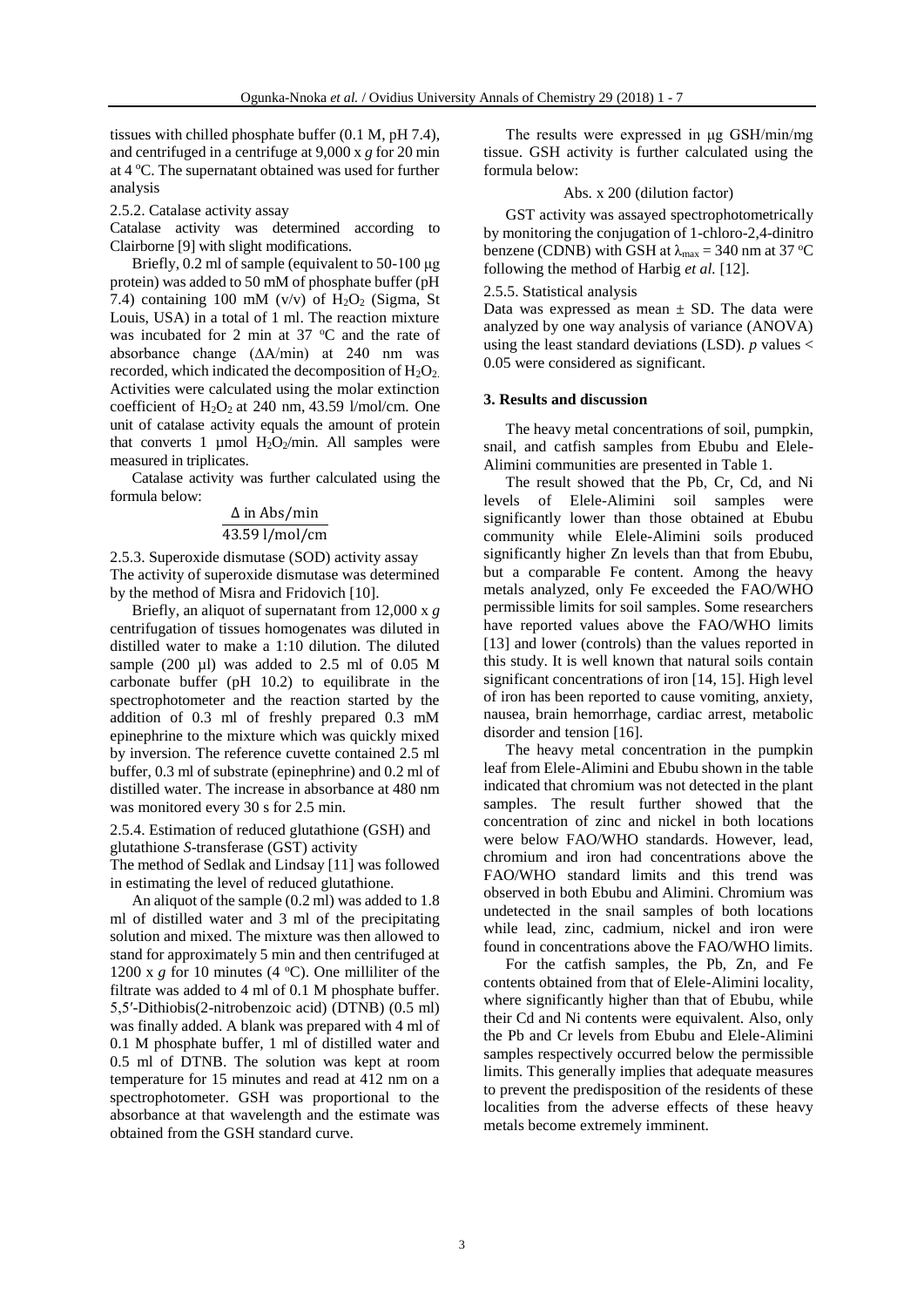| Ogunka-Nnoka et al. / Ovidius University Annals of Chemistry 29 (2018) 1 - 7 |  |
|------------------------------------------------------------------------------|--|
|------------------------------------------------------------------------------|--|

| Sample/        | Lead                         | Chromium          | Zinc                          | Cadmium                    | Nickel                       | Iron                            |
|----------------|------------------------------|-------------------|-------------------------------|----------------------------|------------------------------|---------------------------------|
| location       | (mg/kg)                      | (mg/kg)           | (mg/kg)                       | (mg/kg)                    | (mg/kg)                      | (mg/kg)                         |
| <b>SOIL</b>    |                              |                   |                               |                            |                              |                                 |
| Ebubu          | $7.69 \pm 0.49^b$            | $5.98 + 0.11^b$   | $6.67 \pm 0.45^{\rm b}$       | $0.77 \pm 0.05^{\rm b}$    | $1.62 \pm 0.08^b$            | $3094.55 \pm 39.59^a$           |
| Alimini        | $2.27 \pm 0.04^a$            | $5.29 \pm 0.09^a$ | $15.14 \pm 0.16^a$            | $0.19 \pm 0.02^a$          | $0.69 \pm 0.45^{\text{a}}$   | $3035.98 \pm 51.52^a$           |
| FAO/WHO        | $300*$                       | $175*$            | $260*$                        | $2.5*$                     | $10*$                        | $1.0*$                          |
| <b>PUMPKIN</b> |                              |                   |                               |                            |                              |                                 |
| Ebubu          | $5.13 \pm 0.17^b$            | ND                | $22.38 \pm 0.89^b$            | $0.38 \pm 0.03^b$          | $2.39 \pm 0.14^a$            | $121.39 \pm 1.21^b$             |
| Alimini        | $9.75 \pm 0.25$ <sup>a</sup> | <b>ND</b>         | $34.22 \pm 0.32$ <sup>a</sup> | $0.75 \pm 0.06^a$          | $3.09 \pm 0.17$ <sup>a</sup> | $5318.34 \pm 120.95^{\text{a}}$ |
| FAO/WHO        | $0.3*$                       | $102*$            | $55*$                         | $0.2*$                     | $10*$                        | $1.0*$                          |
| <b>SNAIL</b>   |                              |                   |                               |                            |                              |                                 |
| Ebubu          | $10.16 \pm 0.19^b$           | ND                | $40.61 \pm 0.55^{\rm b}$      | $1.03 \pm 0.04^a$          | $3.05 \pm 0.19^a$            | $97.69 \pm 0.92^b$              |
| Alimini        | $7.96 \pm 0.44$ <sup>a</sup> | ND                | $51.13 \pm 0.43$ <sup>a</sup> | $0.98 \pm 0.05^{\text{a}}$ | $2.95 \pm 0.18^a$            | 2142.42±54.18 <sup>a</sup>      |
| FAO/WHO        | $2^*$                        | $102*$            | $5^*$                         | $0.01*$                    | $10*$                        | $0.30*$                         |
| <b>CATFISH</b> |                              |                   |                               |                            |                              |                                 |
| Ebubu          | $1.43 \pm 0.0.06^b$          | <b>ND</b>         | $15.80 \pm 0.69^{\rm b}$      | $0.15 \pm 0.02^a$          | $0.53 \pm 0.04^a$            | $25.58 \pm 1.12^a$              |
| Alimini        | $2.88 \pm 0.14$ <sup>a</sup> | $1.82 \pm 0.23$   | 29.89±1.68 <sup>a</sup>       | $0.17 \pm 0.03^a$          | $0.59 \pm 0.03^{\text{a}}$   | $51.63 \pm 0.92^b$              |
| <b>FAO/WHO</b> | $2^*$                        | $102*$            | $5^*$                         | $0.01*$                    | $10*$                        | $0.30*$                         |

| Table 1. Heavy metal contents of soil, pumpkin, snail, and fish samples from Ebubu and Alimini communities |  |  |  |  |
|------------------------------------------------------------------------------------------------------------|--|--|--|--|
|------------------------------------------------------------------------------------------------------------|--|--|--|--|

Values are mean ± SD of triplicate determinations. Values with different alphabets are significantly different. All comparisons were done at  $p < 0.05$ .

\*= values are FAO/WHO standard for the corresponding samples.

| Table 2. PAH concentrations of soil, pumpkin, snail, and fish samples from Ebubu and Alimini communities |  |  |  |  |  |  |  |  |  |  |
|----------------------------------------------------------------------------------------------------------|--|--|--|--|--|--|--|--|--|--|
|----------------------------------------------------------------------------------------------------------|--|--|--|--|--|--|--|--|--|--|

| <b>Compounds</b>    |                              | <b>SOIL</b><br>(ppm) | <b>PUMPKIN LEAF</b><br>(ppm) |                             |                             | <b>LAND SNAIL</b><br>(ppm)   | <b>CATFISH</b><br>(ppm)      |                              |  |
|---------------------|------------------------------|----------------------|------------------------------|-----------------------------|-----------------------------|------------------------------|------------------------------|------------------------------|--|
|                     | Ebubu                        | <b>Alimini</b>       | Ebubu                        | <b>Alimini</b>              | Ebubu                       | <b>Alimini</b>               | Ebubu                        | <b>Alimini</b>               |  |
| <b>Naphthalene</b>  | ND                           | $20.54 \pm 1.4^a$    | $71.27 \pm 3.7$ <sup>b</sup> | ND                          | ND                          | <b>ND</b>                    | ND                           | ND                           |  |
| Acenaphthene        | $47.48 \pm 2.7$ <sup>a</sup> | <b>ND</b>            | ND                           | ND                          | $50.63 \pm 3.5^{\text{a}}$  | ND                           | ND                           | ND                           |  |
| Acenaphthylene      | $1.36 \pm 0.2^a$             | ND                   | $2.99 \pm 0.1^{\rm b}$       | $3.15 \pm 0.1^b$            | $3.70 \pm 0.2$ <sup>c</sup> | $3.2 \pm 0.1^b$              | $4.86 \pm 0.2$ <sup>d</sup>  | $6.32 \pm 0.2$ <sup>e</sup>  |  |
| <b>Fluorene</b>     | ND                           | $3.88 \pm 0.0$       | ND                           | ND                          | ND                          | ND                           | ND                           | ND                           |  |
| <b>Phenanthrene</b> | ND                           | $4.78 \pm 0.1^a$     | <b>ND</b>                    | ND                          | N <sub>D</sub>              | $53.92 \pm 2.8^{\rm b}$      | ND                           | $90.46 \pm 3.1$ <sup>c</sup> |  |
| <b>Anthracene</b>   | $93.37 \pm 3.6^a$            | ND                   | $1.05 \pm 0.0^b$             | ND                          | N <sub>D</sub>              | ND                           | $1.32 \pm 0.0$ <sup>c</sup>  | ND                           |  |
| <b>Fluoranthene</b> | $72.64 \pm 3.1^a$            | $0.25 \pm 0.0^b$     | ND                           | ND                          | N <sub>D</sub>              | $83.57 \pm 4.6$ °            | $72.89 \pm 3.3^b$            | ND                           |  |
| <b>Pyrene</b>       | ND                           | $0.15 \pm 0.0^a$     | $1.35 \pm 0.0^b$             | ND                          | N <sub>D</sub>              | <b>ND</b>                    | ND                           | ND                           |  |
| B[g,h,i]p           | $3.53 \pm 0.1$               | $3.68 \pm 0.1$       | $5.47 + 0.1$                 | $5.63 \pm 0.1$              | $0.40 + 0.0$                | $3.99 \pm 0.1$               | $5.28 \pm 0.3$               | ND                           |  |
| <b>Chrysene</b>     | ND                           | $0.01 \pm 0.0^a$     | ND                           | ND                          | $9.21 \pm 0.2^b$            | ND                           | $3.35 \pm 0.0$ <sup>c</sup>  | ND                           |  |
| $B[b]$ f            | $1.23 \pm 0.0^a$             | ND                   | $1.48 \pm 0.0^a$             | $5.32 \pm 0.1$ <sup>c</sup> | N <sub>D</sub>              | <b>ND</b>                    | $2.62 \pm 0.0^d$             | $2.71 \pm 0.1$ <sup>d</sup>  |  |
| B[k]f               | $74.36 \pm 2.6^a$            | ND                   | $1.00 \pm 0.0^b$             | $1.95 \pm 0.0^{\circ}$      | ND                          | $51.96 \pm 3.2$ <sup>d</sup> | ND                           | ND                           |  |
| B[a]p               | $1.13 \pm 0.0^a$             | $2.84 \pm 0.0^b$     | $1.64 \pm 0.0$ <sup>c</sup>  | $9.43 \pm 0.2$ <sup>d</sup> | $5.89 \pm 0.1$ <sup>e</sup> | $1.07 \pm 0.0^a$             | $2.66 \pm 0.1^b$             | $1.20 \pm 0.0^a$             |  |
| $I[1,2,3-cd]p$      | $32.52 \pm 2.1^a$            | ND                   | $47.38 \pm 2.8$ <sup>b</sup> | ND                          | N <sub>D</sub>              | $32.17 \pm 2.4^a$            | ND                           | $18.89 \pm 1.5$ <sup>c</sup> |  |
| D[a,h]a             | $34.50 \pm 1.7^a$            | $38.65 \pm 2.4^a$    | $50.53 \pm 3.0^b$            | ND                          | $2.93 \pm 0.0$ <sup>c</sup> | ND                           | $48.27 \pm 2.5$ <sup>d</sup> | $22.51 \pm 1.8$ <sup>e</sup> |  |
| B[a]a               | ND                           | ND                   | <b>ND</b>                    | ND                          | ND                          | $31.73 \pm 2.7$ <sup>a</sup> | $1.55 \pm 0.0^b$             | ND                           |  |
| $\Sigma$ PAH        | 362.12                       | 74.78                | 184.16                       | 25.48                       | 72.76                       | 261.61                       | 142.80                       | 142.09                       |  |
| $\Sigma$ cPAH       | 143.74                       | 41.50                | 102.03                       | 16.70                       | 18.03                       | 116.93                       | 58.45                        | 45.31                        |  |

Values represent mean  $\pm$  S.D of triplicate determinations. Values bearing different superscript letters (a-e) across the row are significantly different  $(p < 0.05)$ .

Abbreviations: B[b]f = benzo[b]flouranthene, B[k]f = benzo[k]fluoranthene, B[a]p = benzo[a]pyrene, I[1,2,3-cd]p = indeno[1,2,3-cd]pyrene, D[a,h]a = dibenz[a,h]anthracene, B[g,h,i]p = benzo[g,h,i]perylene, B[a]a = benzo[a]anthracene, ∑cPAHS- total carcinogenic PAHs.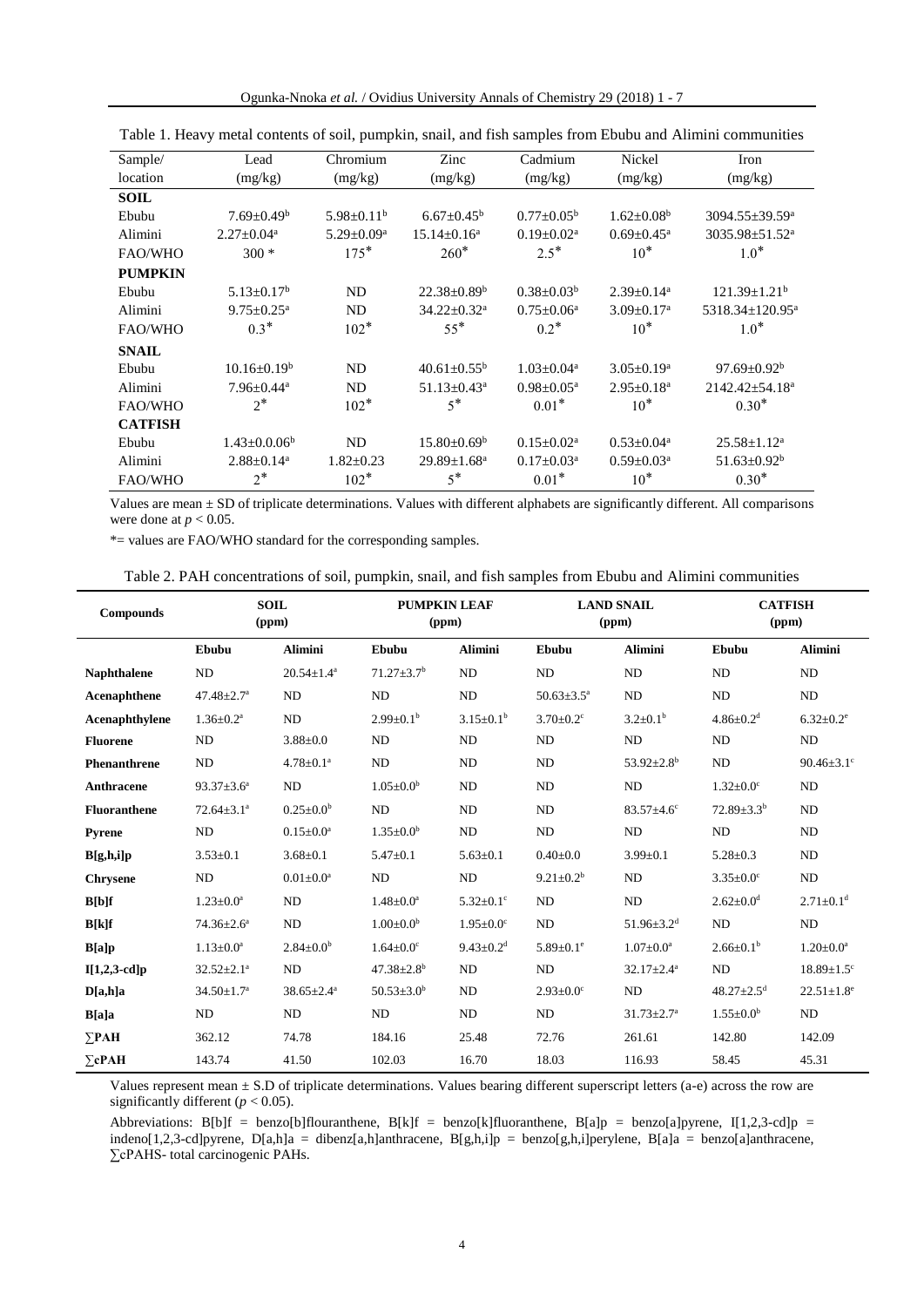The PAH concentration of the various samples from Ebubu and Elele-Alimini locations are shown in Table 2. A total of 16 PAH were assayed in all the samples. Anthracene, fluoranthene, and benzo[k] flouranthene, were the most predominant PAH in the Ebubu soil while in Alimini, dibenz[a,h]anthracene and naphthalene were the most predominant. The pumpkin leaves obtained from Ebubu showed abundance of naphthalene, a non carcinogenic PAH, followed by dibenz[a,h]anthracene and indeno[1,2,3 cd]pyrene which were all undetected in samples from Alimini. In Ebubu snails, chrysene and acenaphthene were the most abundant carcinogenic and non carcinogenic PAH respectively, which were undetected in the Elele-Alimini samples, while fluoranthene and phenanthrene were the predominant non carcinogenic PAH and benzo[k]flouranthene, indeno[1,2,3-cd]pyrene, and benzo[a]anthracene, the most abundant carcinogenic PAH in Elele-Alimini<br>snail samples. Further, fluoranthene and snail samples. Further, fluoranthene and phenanthrene were the most abundant non

carcinogenic PAH in Ebubu and Elele-Alimini catfish respectively, while dibenz[a,h]anthracene was the most predominant carcinogenic PAH in both catfish samples. The result further showed that in all the samples analyzed soil samples from Ebubu contained the highest amount of total PAH with predominance of carcinogenic PAH. However, for the edible samples, snails from Elele-Alimini produced the highest amount of PAH, followed by pumpkin leaves from Ebubu while the least amount of PAH and carcinogenic PAH was found in Elele-Alimini pumpkin leaves and Ebubu land snails. Consumers of these edibles should be particularly cautious of the excessive amount of carcinogenic PAH in Elele-Alimini land snails and Ebubu pumpkins, having recorded the highest amount of carcinogenic PAH, and as such, are capable of producing significant health threats. More so, the total PAH and total carcinogenic PAH in all samples and locations in this study, exceeded the WHO recommended maximum permissible limit of 10 ppm [17].

Table 3. Biomarkers of oxidative stress in snail and fish samples from Ebubu and Alimini communities

|                   |                            | <b>ALIMINI</b>        | <b>EBUBU</b>          |                             |  |  |
|-------------------|----------------------------|-----------------------|-----------------------|-----------------------------|--|--|
| <b>PARAMETERS</b> | Snail                      | Catfish               | Snail                 | Catfish                     |  |  |
| <b>GSH</b>        | $3.20 + 0.87$ <sup>a</sup> | $11.13 + 0.50^b$      | $7.02 + 0.53$ °       | $18.46 + 1.60^d$            |  |  |
| GST               | $1.58 + 0.08^a$            | $1.66 + 0.02^a$       | $1.59 + 0.04^a$       | $1.61 + 0.073$ <sup>a</sup> |  |  |
| <b>CAT</b>        | $0.14 + 0.07^a$            | $0.24 + 0.01b$        | $0.76 + 0.07c$        | $1.22 + 0.16^d$             |  |  |
| <b>SOD</b>        | $0.59 + 0.04^a$            | $0.71 + 0.05^{\circ}$ | $0.25 + 0.01^{\circ}$ | $0.27 + 0.08^{\circ}$       |  |  |
| <b>MDA</b>        | $0.45+0.08^{\text{a}}$     | $0.44 + 0.11a$        | $1.02 + 0.04^b$       | $0.71 + 0.08^{\circ}$       |  |  |

Values represent mean ± S.D of triplicate determinations. Values bearing different superscript letters (a-d) across the row are significantly different ( $p < 0.05$ ).

Oxidative stress enzymes from snail and fish samples obtained from Ebubu and Elele-Alimini localities were presented in Table 3. The catfish from both communities produced the higher concentrations of GSH while Elele-Alimini snails contained the least amount of GSH. However, no significant change was found for the GST levels of both snail and catfish from both locations. Farombi *et al*. [18] explained that increased GSH activity is an oxidative stress response to environmental pollutants. Also it was observed that there was a high level of GSH and GST activity in the Ebubu sample, these were also responses to oxidative stress. The increase in the GSH activity could be as a result of the interaction between the xenobiotics and cellular GSH in the process of defending the organism against free radicals. This result is in agreement with the findings of Grara [19]. The result further suggests that the snail and fish samples from Ebubu were more exposed to these environmental toxicants than the snail and fish samples from Alimini. The samples from Ebubu produced higher catalase concentrations while those from Elele-Alimini recorded higher SOD concentrations. The elevated catalase activity could be associated with an adaptive mechanism by the organisms to rid itself of reactive oxygen species (ROS) resulting possibly from accumulation of PAH and polycyclic aromatic biphenyls [19, 20]. The increased level of SOD activity observed in the snail and fish from Elele-Alimini could be associated with the enzymes response to free radicals, thus indicating the presence of toxicants in the environment. No significant difference was found between the SOD levels of snail and catfish samples obtained from Alimini, while the values were significantly lower than those from Ebubu community. Increased MDA level is associated with high level of free radicals generated by contaminants in the cell [21]. The expression of the MDA activity whether high or low as seen in the result is a pure indication oxidative stress. The result is also in line with the findings of Siwela *et al.* [22] that observed a significant increase in the level of MDA in the marine snail *Lymnaea natalensis* exposed to environmental pollutants.

# **4. Conclusions**

This study has shown the predisposition of the soil in Ebubu community to more heavy metal contamination than at Elele-Alimini, thus, a higher risk of heavy metal toxicity. Further, the results indicated that residents of Ebubu community were more susceptible to PAH toxicity as a result of the higher total PAH contents of the soil, pumpkin leaf, and catfish. Also, majority of the enzyme markers of oxidative stress from Ebubu were consequently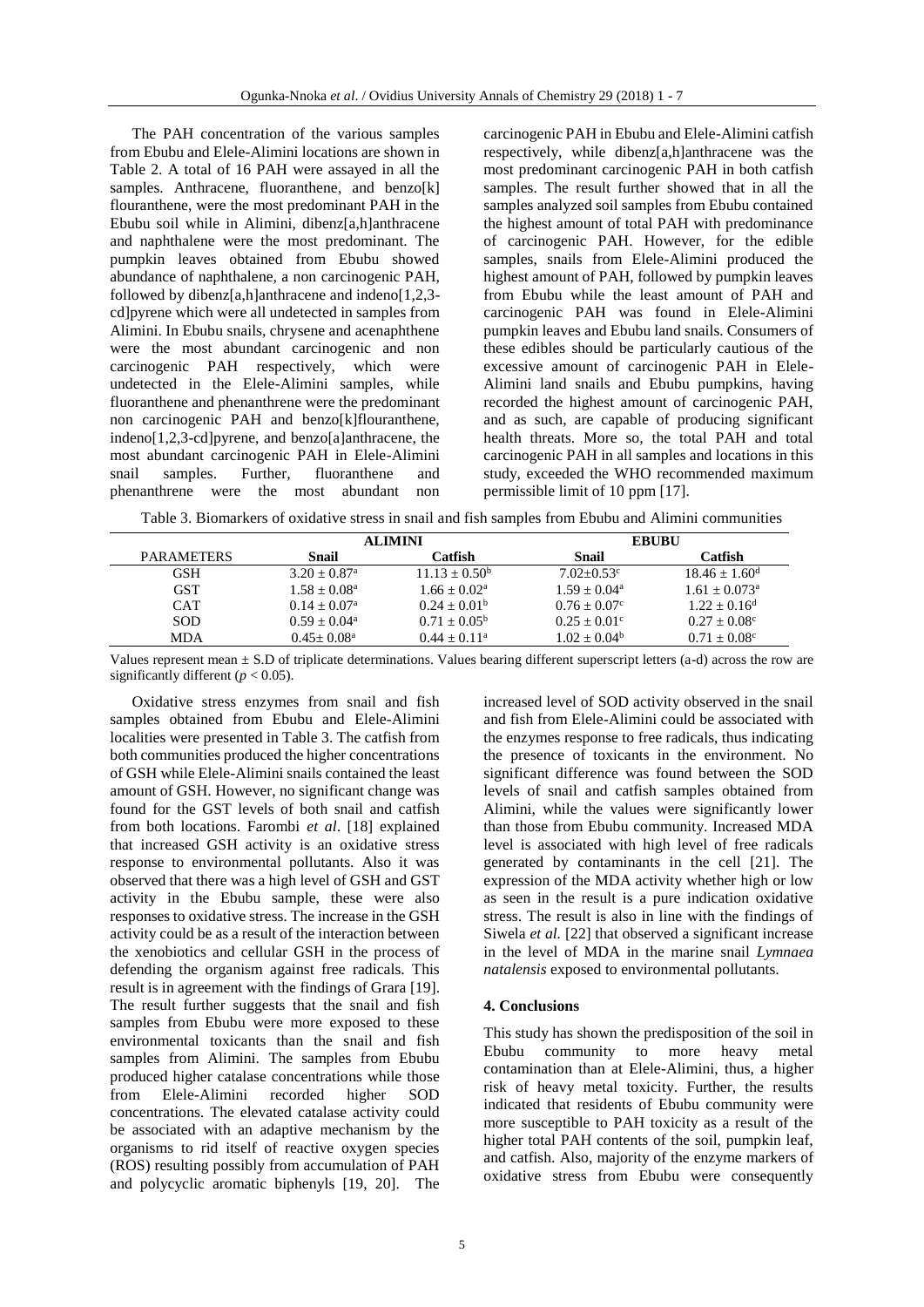higher than those at Elele-Alimini. Thus, the level of toxicants shown in the samples analyzed in this study, especially in Ebubu community, is suggestive of potentials to pose significant health risks to the populace.

# **Conflict of interest**

The authors declare no conflict of interest regarding this article.

# **References**

- [1]. M.I. Castro-González, M. Méndez-Armenta, Heavy Metals: Implications associated to fish consumption, Environmental Toxicology and Pharmacology 26 (2008) 263-271. DOI: 10.1016/j.etap.2008.06.001
- [2]. C.J. Okereke, P.U. Amadi, Evaluation of polycyclic aromatic hydrocarbons (PAH) in barbecued meat and roasted potato samples sold in Port Harcourt metropolis, Nutritional Ecology and Food Research 4 (2017) 1-5. DOI: 10.1166/jnef.2017.1150
- [3]. P.J. Peterson, Assessment of exposure to chemical pollutants in food and water, In: Mineral components in foods, pp. 413-431, P. Szefer and J.O. Nriagu (Eds.), CRC Press, 2007.
- [4]. National Institute of Health (NIH), Biomarkers Definitions Working Group, Biomarkers and Surrogate endpoints: preferred definitions and conceptual framework, Clinical Pharmacology and Therapeutics 69 (2001) 89-95. DOI: 10.1067/mcp.2001.113989
- [5]. A. Sen, A. Kirikbakan, Biochemical characterization and distribution of glutathione *S*-transferases in leaping mullet (*Liza saliens*), Biochemistry (Moscow) 69 (2004) 993-1000.
- [6]. R. Gadzala-Kopciuch, B. Berecka, J. Bartoszewicz, G. Buszewski, Some considerations about bioindicators in environmental monitoring, Polish Journal of Environmental Studies 13 (2004) 453-462.
- [7]. R. Van der Oost, J. Beyer, N.P. Vermeulen, Fish bioaccumulation and biomarkers in environmental risk assessment: a review, Environmental Toxicology and Pharmacology 13 (2003) 57-149. DOI: 10.1016/S1382- 6689(02)00126-6
- [8]. E.N. Agomuo, P.U. Amadi, Accumulation and toxicological risk assessments of heavy metals of top soils from markets in Owerri, Imo state, Nigeria, Environmental Nanotechnology, Monitoring and Management 8 (2017) 121–126. DOI: 10.1016/j.enmm.2017.07.001
- [9]. A. Clairborne, Catalase activity, in Handbook of methods for oxygen radical research, pp. 237– 242, A.R. Greewald (Ed.), CRC Press, Boca Raton, 1995.
- [10]. H.P. Misra, I. Fridovich, The role of superoxide anion in the auto-oxidation of epinephrine and a simple assay for superoxide dismutase, Journal of Biological Chemistry 247 (1972) 3170–5.
- [11]. J. Sedlak, R.H. Lindsay, Estimation of total, protein-bound and non-protein sulfhydryl groups in tissue with Ellman's reagent, Analytical Biochemistry 25 (1968) 192–205. DOI: 10.1016/0003-2697(68)90092-4
- [12]. W.H. Harbig, M.J. Pabst, W.B. Jacob, Glutathione-S-transferase. The first enzymatic step in mercapturic acid formation, Journal of Biological Chemistry 249 (1974) 7130–9.
- [13]. C.J. Okereke, P.U. Amadi, Accumulation and risk assessment of heavy metals contents of school playgrounds in Port Harcourt metropolis, Rivers State, Journal of Chemical Health and Safety 24 (2017) 11-22. DOI: 10.1016/j.jchas.2017.01.002
- [14]. C.M.A. Ademoroti, Environmental chemistry and toxicology, pp.  $171 - 204$ , Foludex Press Ltd. Ibadan, 1996.
- [15]. O.O. Aluko, P.A. Oluwande, Characterization of leachates from a municipal solid waste landfill site in Ibadan, Nigeria, International Journal of Environmental Health Research 2 (2003) 83-84.
- [16]. S. Kaur, P. Mehra, Assessment of heavy metals in summer and winter seasons in River Yamuna segment flowing through Delhi, India, Journal of Environment and Ecology 3 (2012) 1-17. DOI: 10.5296/jee.v3i1.2675
- [17]. A.S. Adekunle, O.J.A. Oyekunle, S.O. Oluwaseyi, W.M. Nobanathi, G.O. Olutona, O.R. Obisesana, Determination of polycyclic aromatic hydrocarbon levels of groundwater in Ife north local government area of Osun state, Nigeria, Toxicology Reports 4 (2017) 39-48. DOI: 10.1016/j.toxrep.2016.10.002
- [18]. E.O. Farombi, O.A. Adelowo, Y.R. Ajimoko, Biomarkers of oxidative stress and heavy metal levels as indicators of environmental pollution in African cat fish (*Clarias gariepinus*) from Nigeria Ogun River, International Journal of Environmental Research and Public Health 4 (2007) 158-165.
- [19]. N. Grara, Evaluation de la toxicité de certains polluants industriels sur un animal bioaccumulateur (gastéropode *Helix aspersa*): Cas des métaux. Mémoire de doctorat, Université Badji Mokhtar, Annaba Algérie, p. 280, 2011.
- [20]. D.R. Livingstone, C.L. Mitchelmore, S.C. O'Hara, M. Lemaire, P. J. Sturve, L. Förlin, Increased potential for NAD(P)H-dependent reactive oxygen species production of hepatic subcellular fractions of fish species with in-vivo exposure to contaminants, Marine